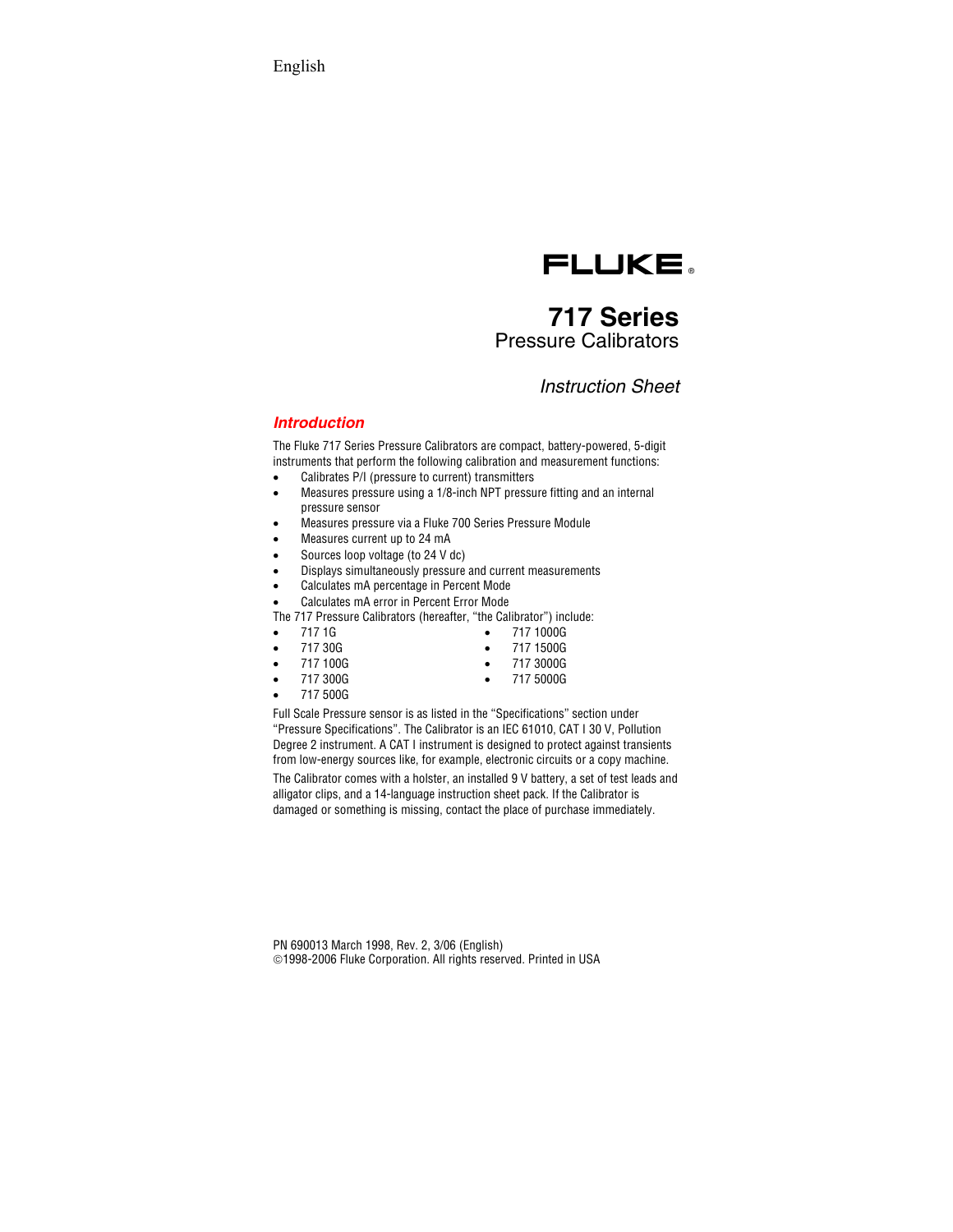## *Input Units*

The Calibrator measures and displays pressure sensor inputs in the units listed below:

- Psi
- $\bullet$  in H<sub>2</sub>O@4°C
- inH2O@20°C
- cmH2O@4°C
- cmH2O@20°C
- bar
- mbar
- kPa
- inHg@0°C
- mmHg
- $\bullet$  kg/cm<sup>2</sup>

If inappropriate units are selected, the output of Fluke 700P pressure modules can be too low to be displayed or can cause the Calibrator to display **OL** (overload).

Refer to Table 1 for pressure unit and range compatibility.

### **Table 1. Pressure Unit and Range Compatibility**

| <b>Units</b>        | Range            | <b>Units</b>       | Range            |
|---------------------|------------------|--------------------|------------------|
| psi                 | All              | kPa                | All              |
| in H <sub>2</sub> O | Through 3000 psi | inHq               | All              |
| cmH <sub>2</sub> O  | Through 1000 psi | mmHg               | Through 3000 psi |
| bar                 | 15 psi and above | kg/cm <sup>2</sup> | 15 psi and above |
| mbar                | Through 1000 psi |                    |                  |

### *Symbols*

| Symbol     | <b>Meaning</b>                                        |  |
|------------|-------------------------------------------------------|--|
| $\cup$     | ON / OFF button                                       |  |
| ╧          | Earth ground                                          |  |
| Δ          | Caution: Important information. See instruction sheet |  |
| ⚠          | Hazardous voltage, risk of electric shock             |  |
| ¥          | Pressure                                              |  |
| 回          | Double insulated                                      |  |
| н.         | Battery                                               |  |
| Œ          | Canadian Standards Association                        |  |
| $\epsilon$ | Conforms to European Union requirements               |  |
|            | Direct current                                        |  |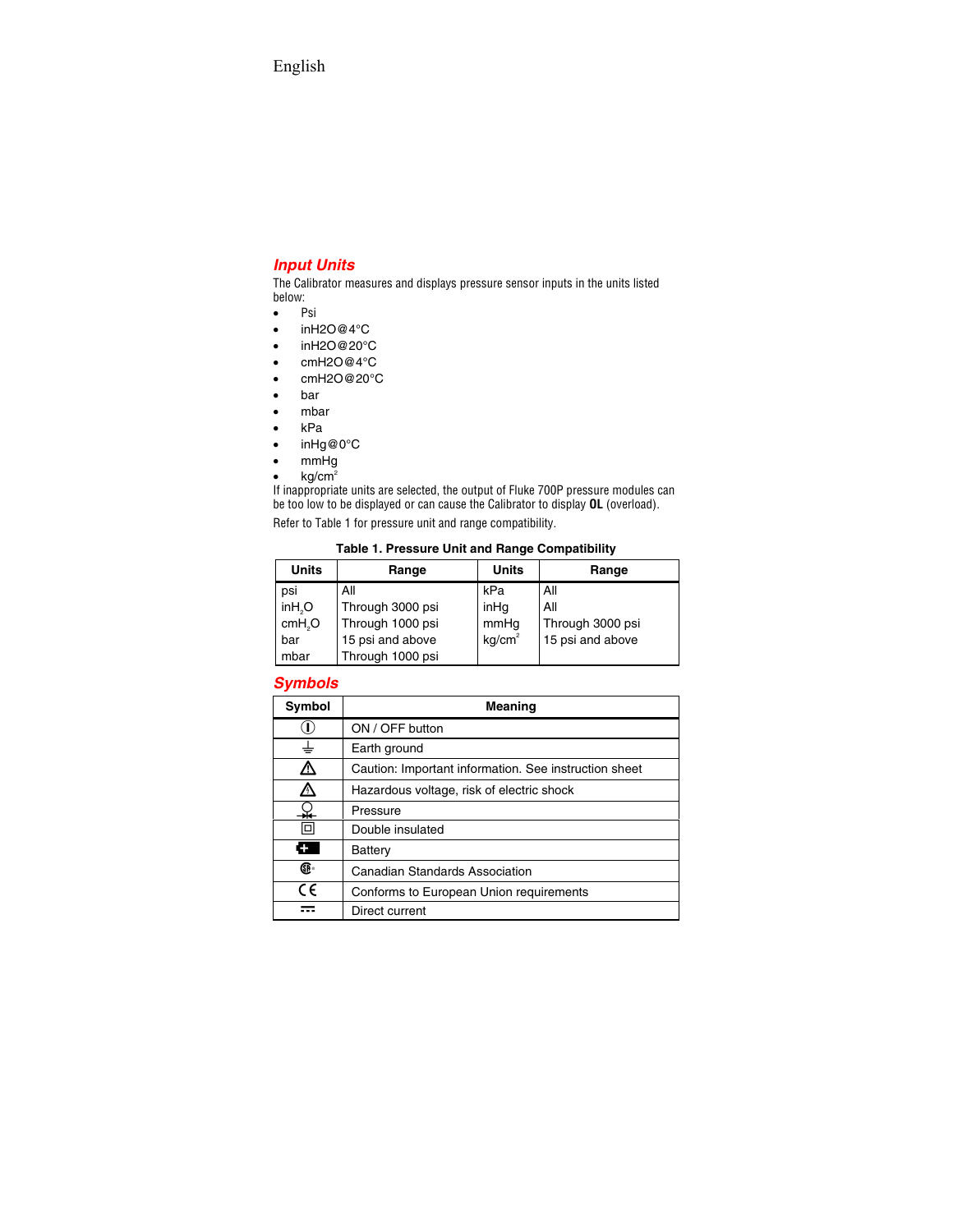## *Safety*

A "A A Warning" identifies conditions or actions that pose hazards to the user. A " $\triangle$  Caution" identifies conditions and hazards that may damage the Calibrator or equipment under test.

## XW **Warnings**

**To avoid electric shock, injury, or damage to the Calibrator:** 

- **Use the Calibrator only as described in this Instruction Sheet.**
- **Using the Calibrator in a manner not specified by the manufacturer might impair the protection provided by the Calibrator.**
- **Do not use the Calibrator to make measurements in a CAT II, CAT III, or CAT IV environment.**

**CAT I equipment is designed to protect against transient from highvoltage, low-energy sources, such as electronic circuits or a copy machine.** 

- **Do not use the Calibrator around explosive gas, vapor, or dust.**
- **Inspect the Calibrator before use. Do not use it if appears damaged.**
- **Check the test leads for continuity, damaged insulation, or exposed metal. Replace damaged test leads.**
- **Never apply more than 30 V between any two terminals, or between any terminal and earth ground.**
- **Use the proper terminals, mode, and range for your measuring or sourcing application.**
- **To prevent damage to the unit under test, put the Calibrator in the correct mode before connecting the test leads.**
- **When making connections, connect the COM test lead before the live lead; when disconnecting, disconnect the live lead before the COM lead.**
- **Never use the Calibrator with the case open.**
- **Make sure the battery door is closed before you use the Calibrator.**
- Replace the battery as soon as the **CM** (low battery) symbol appears to **avoid false readings that can lead to electric shock.**
- **Remove test leads from the Calibrator before opening the case or battery door.**
- **To avoid a violent release of pressure in a pressurized system, shut off the valve and slowly bleed off the pressure before you attach or detach the pressure sensor or Pressure Module fitting to the pressure line.**

**When servicing the Calibrator, use only specified replacement parts.**

### W **Caution**

**When using pressure pressure modules, to avoid damage to the Calibrator module connections, follow all procedures in the pressure module instruction sheet.**

### W **Caution**

**When using pressure sensor connections, to avoid damage to the Calibrator or equipment to which it is attached:** 

• **To avoid overpressure damage, do not apply pressures that exceed ranges listed under "Pressure Specifications".**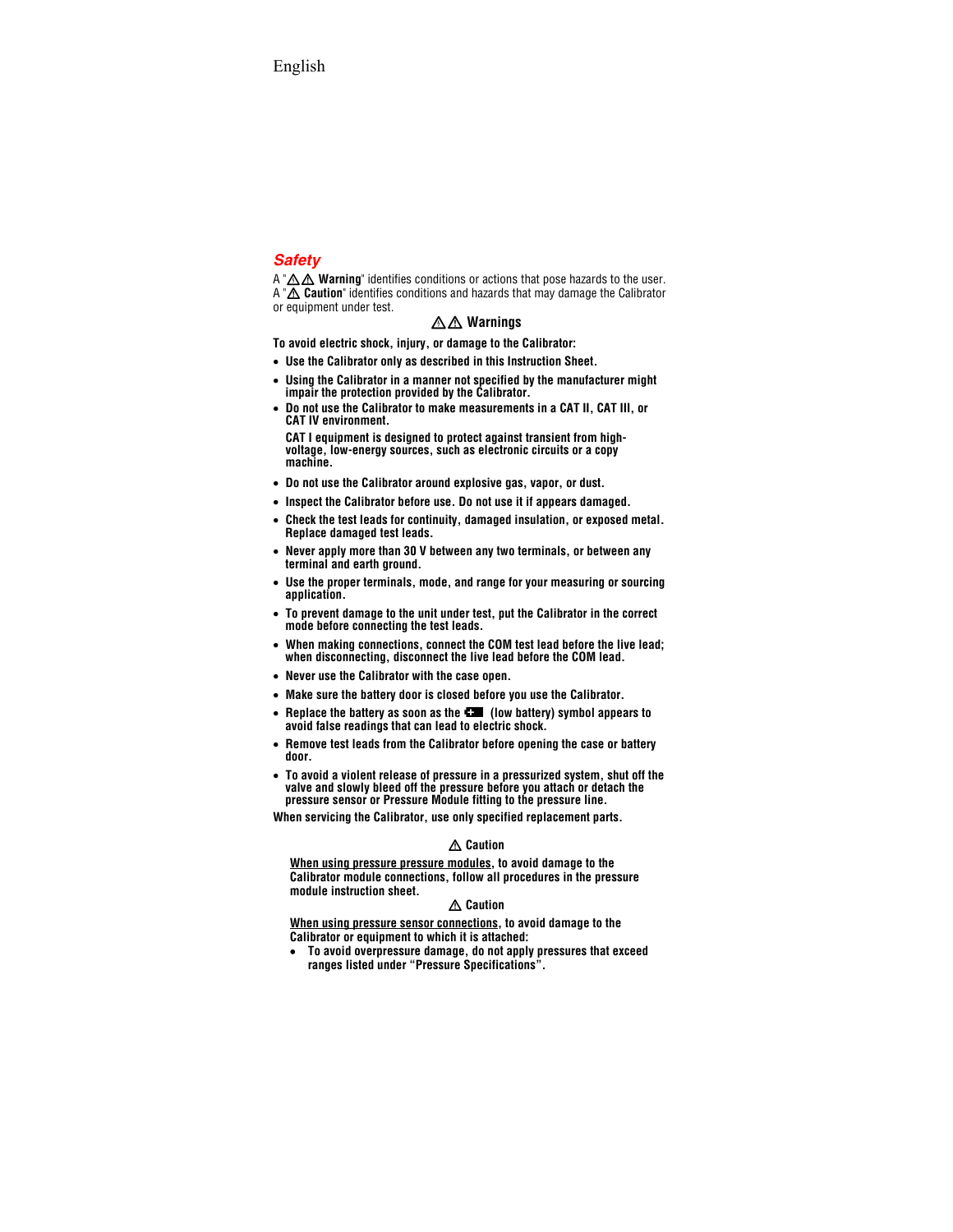- **To avoid corrosion in the pressure sensor, use the Calibrator only with media compatible with glass, ceramic, silicon, RTV, nitrile (Buna -N) type 303 stainless steel, and nickel.**
- **To avoid damaging the Calibrator, do not apply torque between the pressure fitting and the Calibrator case. See Figure 1 for the proper technique.**



**Figure 1. Proper Tightening Method** 

## *Getting Acquainted*

Press  $<sup>®</sup>$  to turn the Calibrator ON and OFF. The Calibrator displays pressure and</sup> current measurements simultaneously.

The upper part of the display shows the applied pressure.

Press **UNITS** to select a different unit. When you turn the Calibrator OFF, the next time you turn the Calibrator back ON it returns to the pressure unit you last used. The lower part of the display shows the current (up to 24 mA) applied to the current (mA) inputs. See Figure 2.

### *Power Saver*

The Calibrator automatically turns off after 30 minutes of inactivity. To reduce this time or disable this feature:<br>1. With the Calibrator OF

- 1. With the Calibrator OFF, press  $\circledcirc$ .<br>2. **P.S. xx** is displayed, where **xx** is the
- 2. **P.S. xx** is displayed, where **xx** is the turn-off time in minutes. **OFF** means the power saver is disabled.
- 3. Press  $H_{\text{QCD}}$  ( $\blacktriangleright$ ) to decrease or  $\overline{W_{\text{QCD}}^{\text{QCD}}}$  ( $\blacktriangle$ ) to increase the turn-off time.
- 4. To disable, press **HOLD** until the display shows **OFF**.

The Calibrator resumes normal operation after 2 seconds.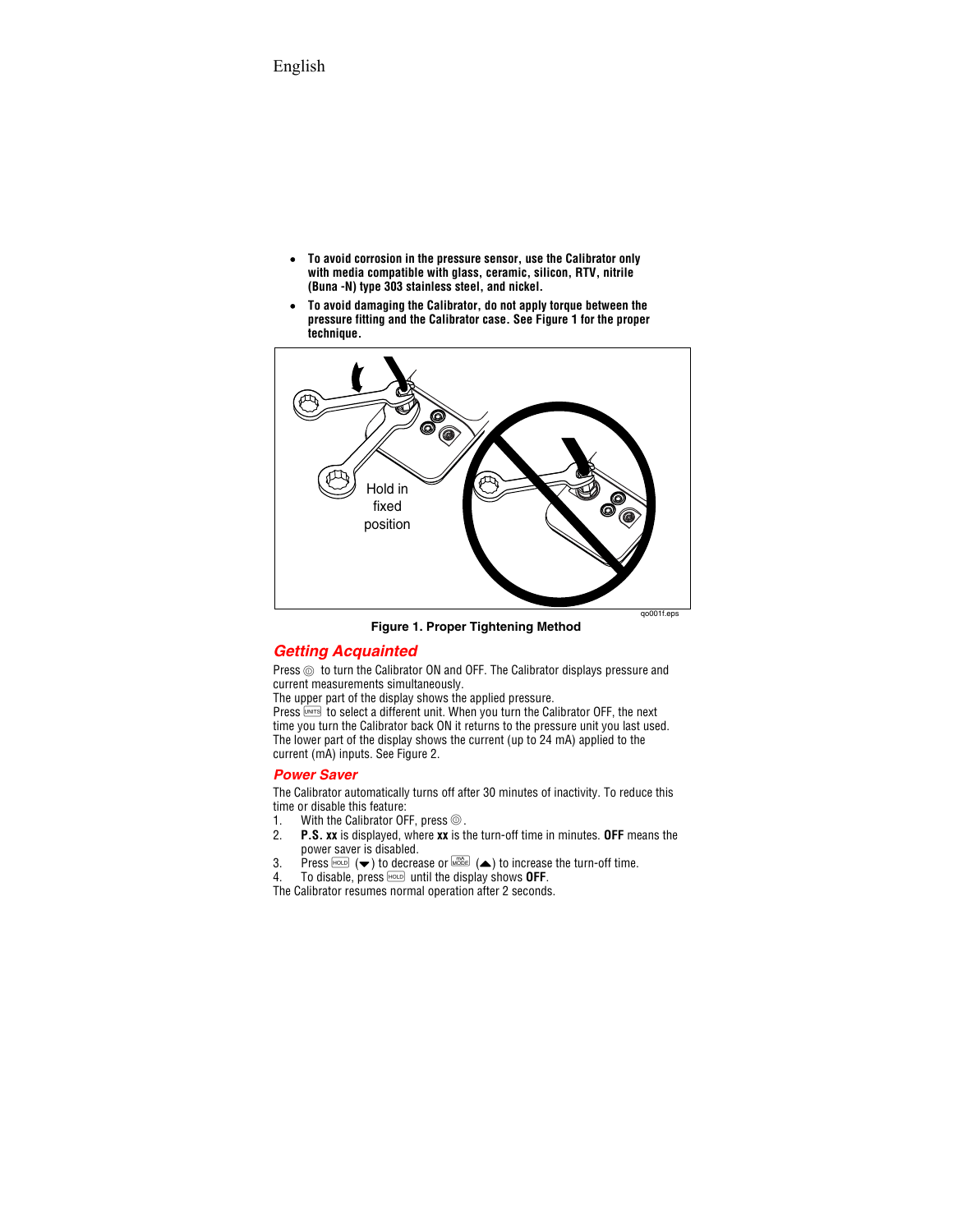

**Figure 2. The Pressure Calibrator (717 100G is Shown)**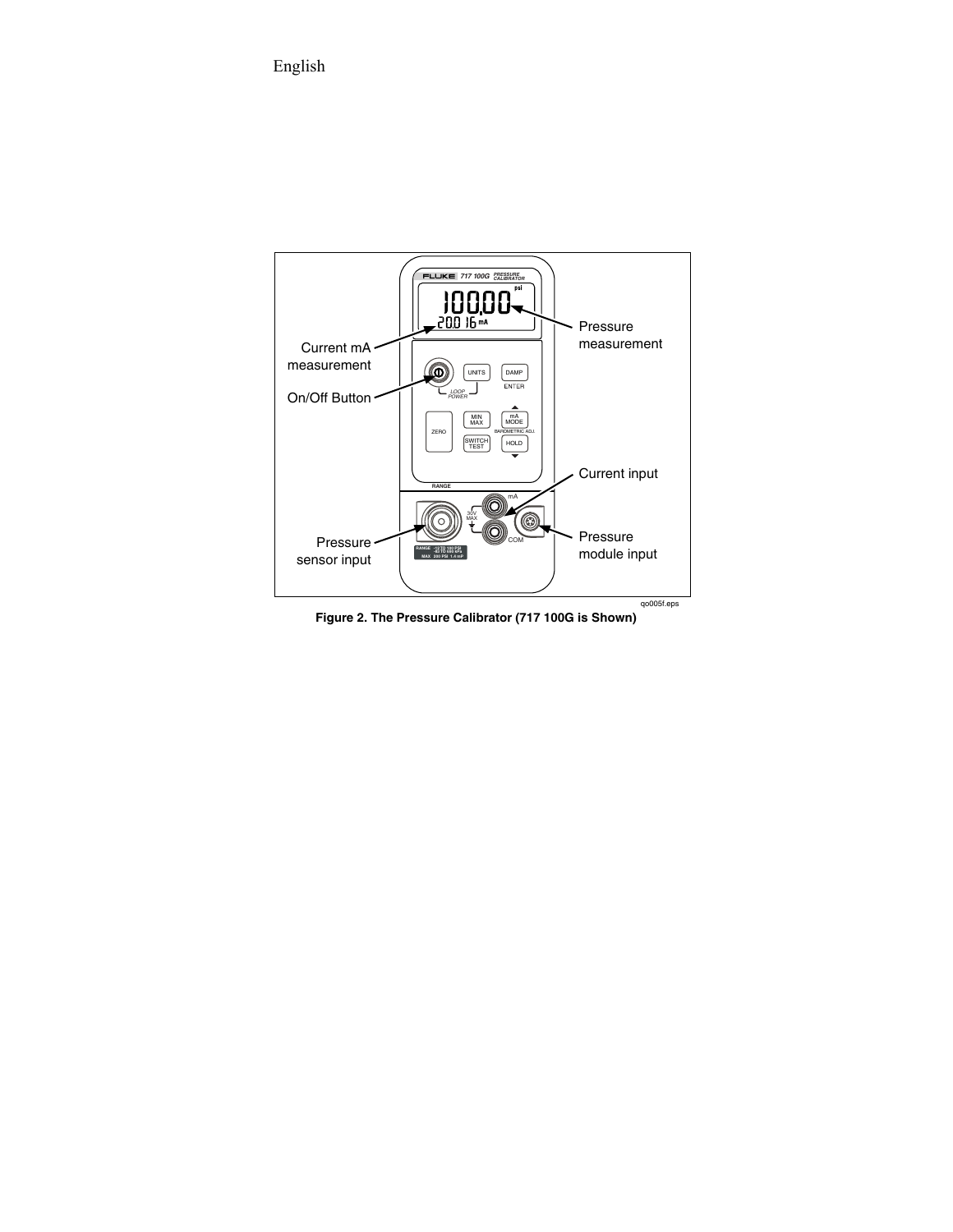## *Pushbutton Functions*

| <b>Button</b>               | <b>Function</b>                                                                                                                                                                                                                                                   |
|-----------------------------|-------------------------------------------------------------------------------------------------------------------------------------------------------------------------------------------------------------------------------------------------------------------|
| UNITS                       | Press to select a pressure unit. All units are available when the<br>pressure sensor input is used. For higher pressure module inputs,<br>inappropriate units are not available.                                                                                  |
|                             | Press $\circledcirc$ on while pressing $\text{unirs}$ to source loop voltage.                                                                                                                                                                                     |
| <b>DAMP</b><br><b>ENTER</b> | Press to toggle pressure reading damping on and off. With<br>damping on, the display does not update as quickly.<br>Press to confirm selection of 0% and 100% output parameters.                                                                                  |
| ZERC                        | Press to zero the pressure display. (Vent pressure to atmosphere<br>before pressing.)                                                                                                                                                                             |
|                             | With an absolute pressure module, see instructions below.                                                                                                                                                                                                         |
| <b>MIN</b><br>MAX           | Press to read the minimum pressure and current readings since<br>power was turned on or the registers were cleared. Press again to<br>read the maximum pressure and current readings since power was<br>turned on. Press and hold to clear the MIN/MAX registers. |
| SWITCH<br><b>TEST</b>       | Press to perform switch test.                                                                                                                                                                                                                                     |
| MODE                        | Press to toggle the mA display mode between mA, mA<br>Percent, and mA Percent Error.                                                                                                                                                                              |
|                             | Press $ HQCD $ to freeze the display.                                                                                                                                                                                                                             |
| <b>HOLD</b>                 | The <b>HOLD</b> symbol appears on the display. Press HOLD<br>again to resume normal operation.                                                                                                                                                                    |
|                             | In ZERO mode, press to decrease barometric pressure.                                                                                                                                                                                                              |

### *Switch Test*

To perform a switch test, do the following:

*Note* 

*This example uses a normally closed switch. The procedure is the same for an open switch but the display reads* OPEN *instead of* CLOSE*.* 

- 1. Connect the Calibrator mA and COM terminals to the switch using the pressure switch terminals and connect an external pump between the Calibrator and the pressure switch using a tee fitting. The polarity of the terminals does not matter.
- 2. Make sure the vent on the pump is open and zero the Calibrator if necessary. Close the vent after zeroing the Calibrator.
- 3. Press  $\frac{1}{2}$  and the pressure switch test mode. The Calibrator will display CLOSE instead of a mA measurement.
- 4. Apply pressure with the pump slowly until the switch opens.

*Note* 

*In the switch test mode, the display update rate is increased to help capture changing pressure inputs. Even with the enhanced sample rate, pressuring the device under test should be done slowly to ensure accurate readings.*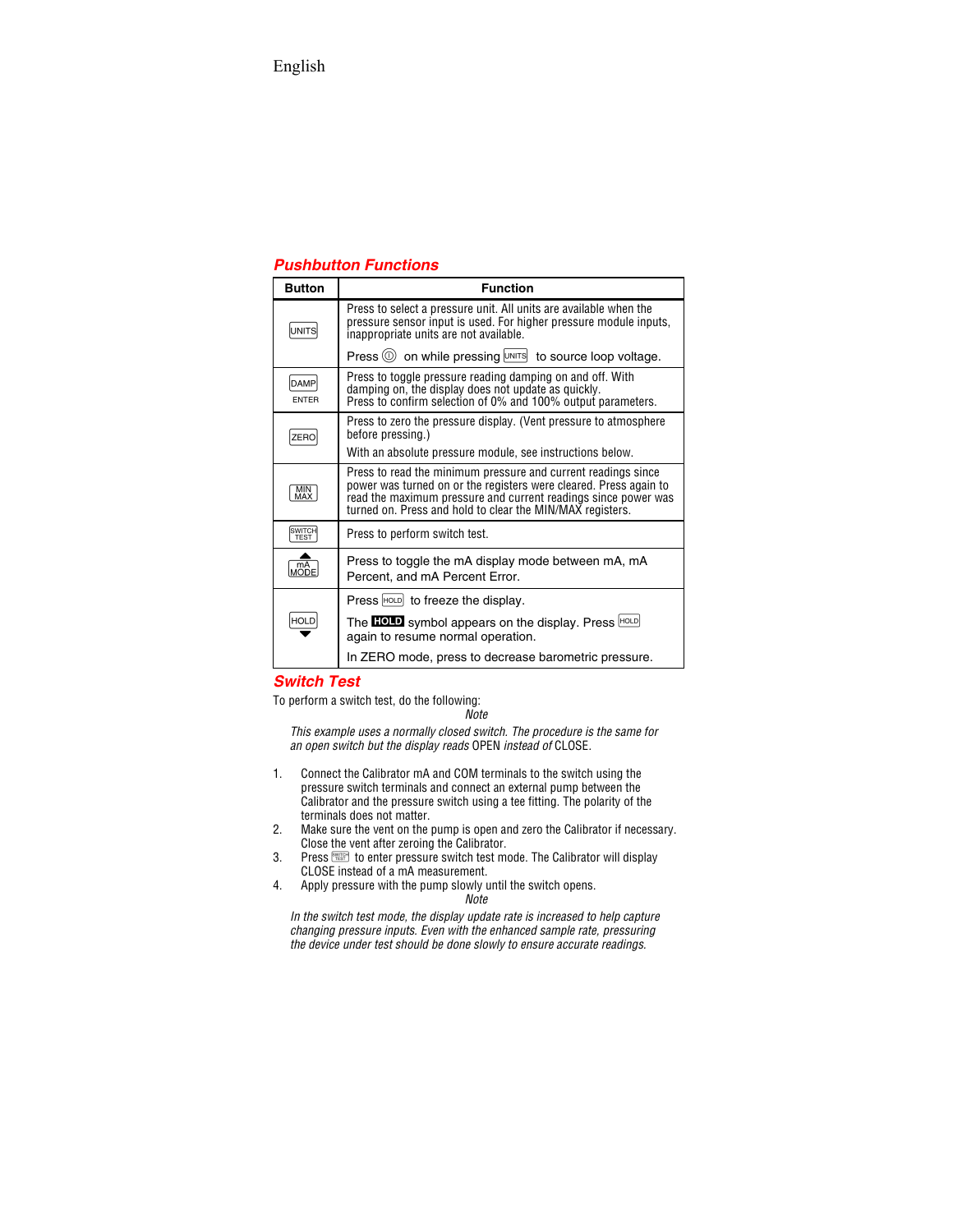- 5. OPEN is displayed once the switch is open. Bleed the pump slowly until the pressure switch closes. The recall icon appears on the display.
- 6. Press  $\frac{1}{\sqrt{1-\epsilon}}$  to read the pressure values for when the switch opened, for when it closed, and for the deadband
- 7. Hold  $\frac{SW(TC)}{TES(T)}$  for 3 seconds to reset Switch Test mode; hold any other key for 3 seconds to exit.

## *Zeroing with Absolute Pressure Modules*

To zero, adjust the Calibrator to read a known pressure as follows:<br>1. Press and hold  $\overline{z_{\text{EPO}}}$ .

- Press and hold **ZERO**
- 2. Press  $\triangle$  ( $\frac{m\lambda}{\text{MODE}}$ ) to increase or  $\blacktriangledown$  ( $\text{HOD}$ )to decrease the Calibrator reading to equal the applied pressure.
- 3. Release  $\overline{z}$  and to exit the zeroing procedure.

For all but the 700PA3 module, the known pressure can be barometric, if it is accurately known. An accurate pressure standard can also apply a pressure within range for any absolute pressure module. To convert measurement units:

- 1 bar = 750 mmHg (1 mmHg = 0.0013332 bar)
- 1 psi =  $2.036$  inHg  $(1 \text{ inHa} = 0.49115 \text{ psi})$ .

## *Sourcing Loop Voltage*

To use the Calibrator to supply loop power (24 V dc) to a current transmitter that is disconnected from the system:

- 1. With power off, hold down  $U$  while pressing  $\textcircled{\small{}}$  ON. The **LOOP POWER** icon appears on the display.
- 2. With the transmitter disconnected from normal loop power, connect the Calibrator in series with the instrument current loop as shown in Figure 3.

In addition to mA, the current can be displayed in two alternative modes:

- **Percent Mode-** The current is displayed as a percentage based on a 4-20 mA scale.
- **Percent Error Mode-** Transmitter current output error is displayed. Error is calculated based on a configurable zero and span pressure and a 4-20 mA scale.
- 3. Measure loop current in the mA measurement display.<br>4. Press  $\circledcirc$  OFF to deactivate the 24 V dc supply when yo
- Press  $\circledcirc$  OFF to deactivate the 24 V dc supply when you are done sourcing loop voltage.



**Figure 3. Sourcing Connections** 

qo007f.eps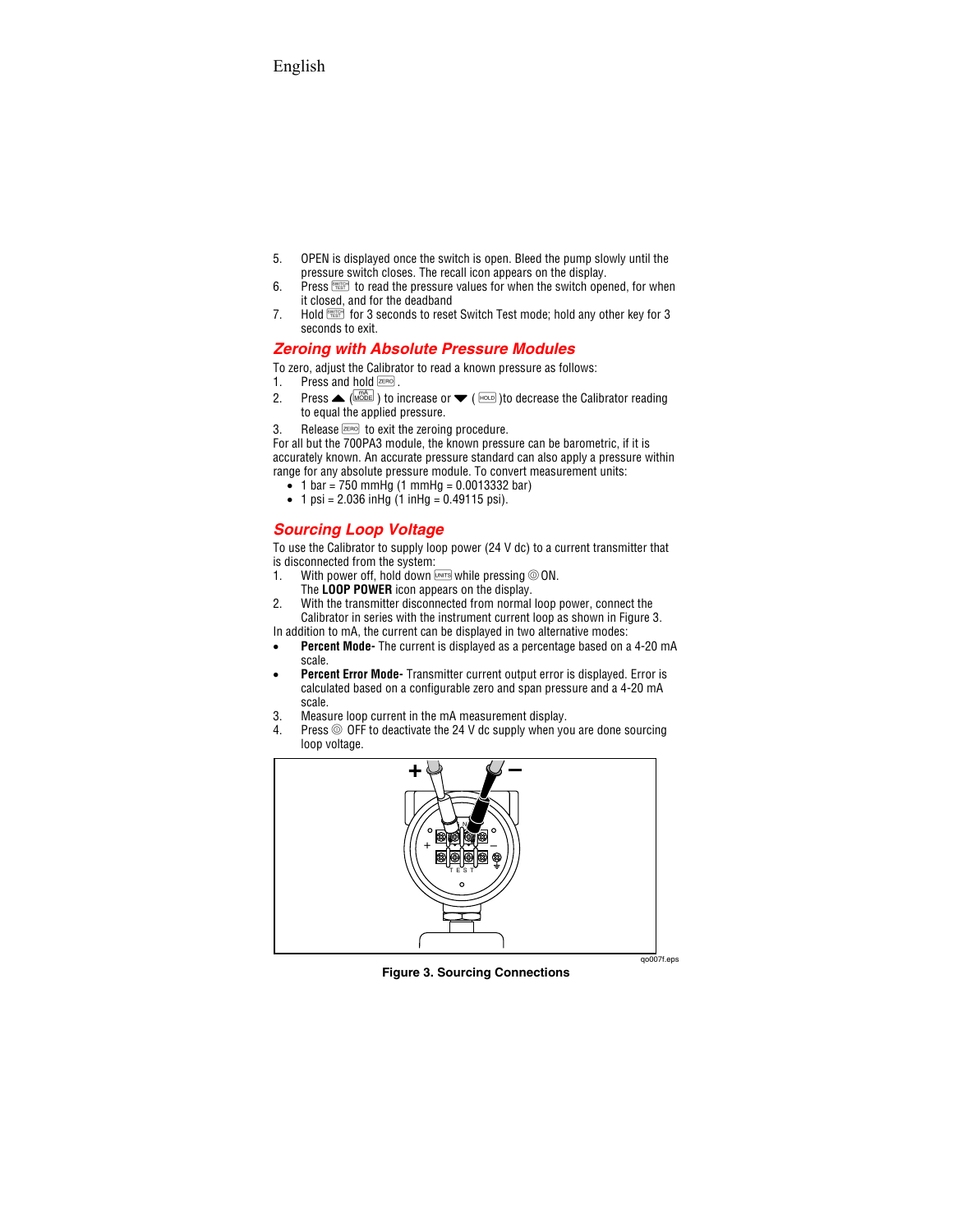### *Percent Error Setup*

Press and hold  $\frac{1}{2}$ . After 3 seconds the set icon and 0% appears on the lower display. Use  $\blacktriangledown$  and  $\blacktriangle$  to adjust the 0% point for the Percent Error calculation, then press  $\text{DAMP}$  (ENTER) key to confirm selection. Press  $\text{DAMP}$ . 100% is displayed on the lower display. Use  $\blacktriangledown$  and to adjust the 100% point for the Percent Error calculation. Press  $\overline{p_{\text{AMP}}}$  (ENTER) to confirm the selection and exit.

### *Calibrating a P/I Transmitter*

To calibrate a P/I (pressure to current) transmitter:

- 1. Open the pump vent and zero the Calibrator before applying pressure. Repeat frequently to ensure accuracy.
- 2. Apply a pressure to the transmitter and measure the transmitter's current loop output. **OL** (overload) is displayed at full scale.
- 3. Connect the Calibrator to the transmitter as shown in Figure 4 or Figure 5. The Calibrator recognizes only the pressure module if both types of connection are in place.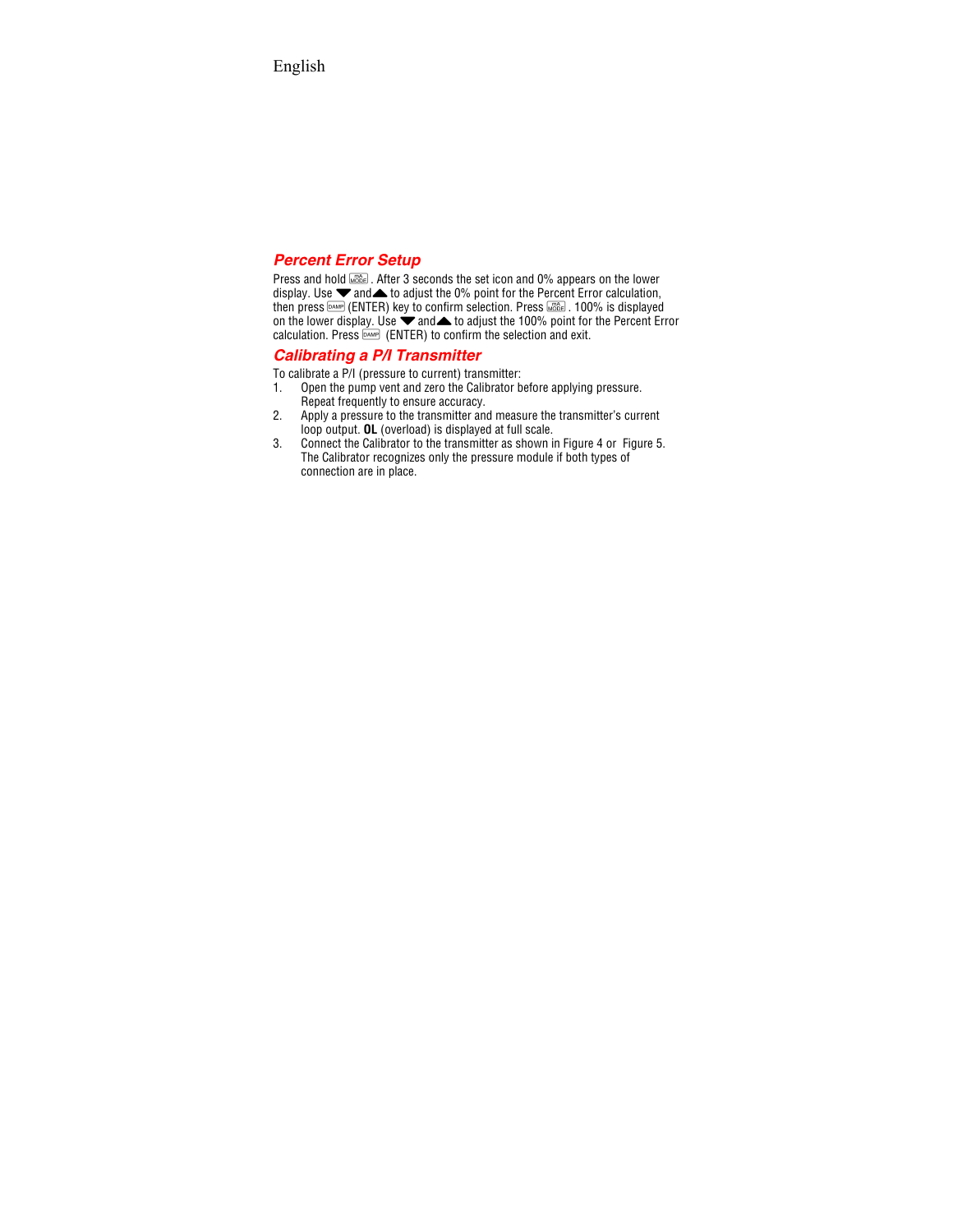

**Figure 4. Connecting to an Internal Pressure Sensor**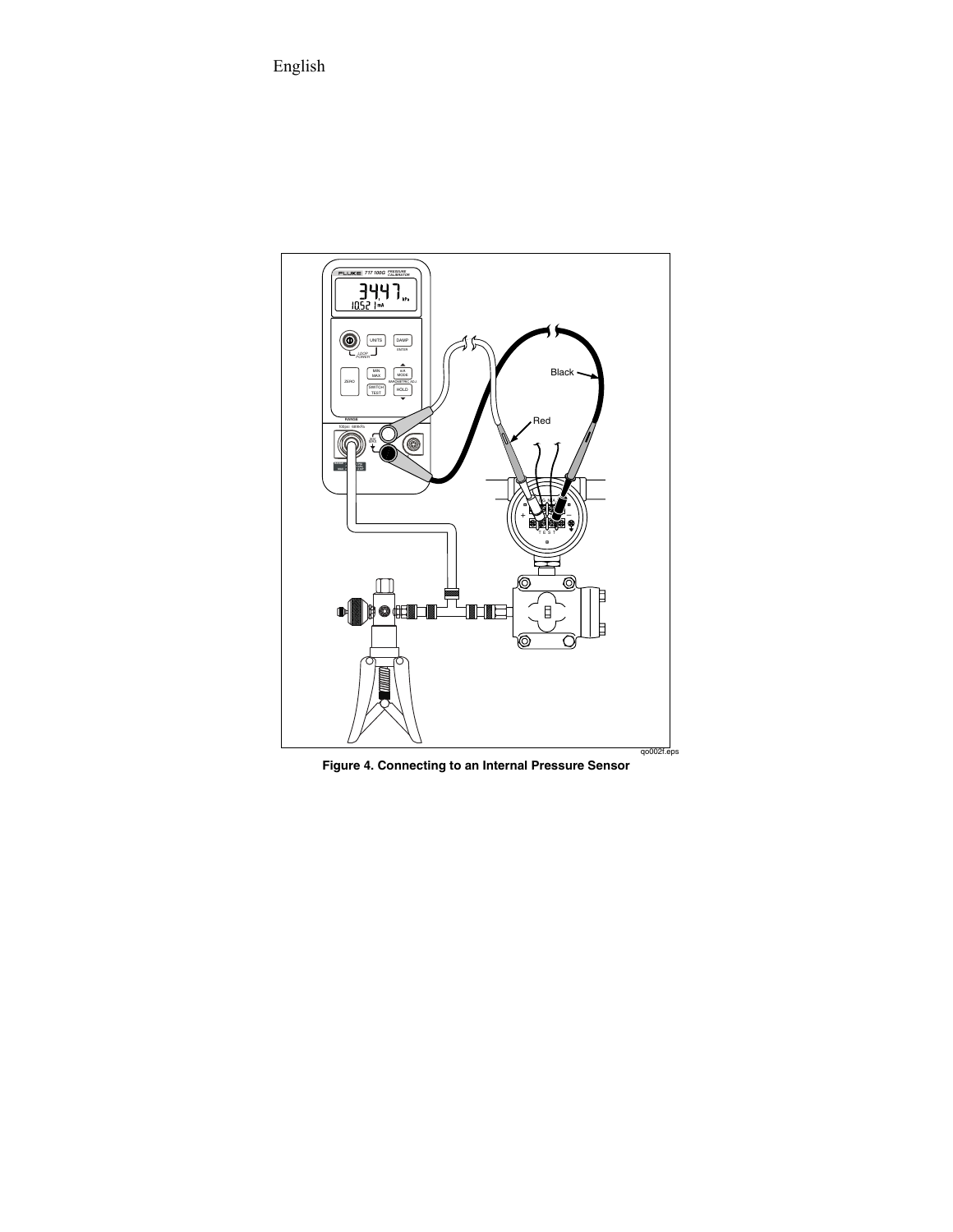## *Calibrating a P/I Transmitter (Cont.)*



**Figure 5. Connecting to a Pressure Module**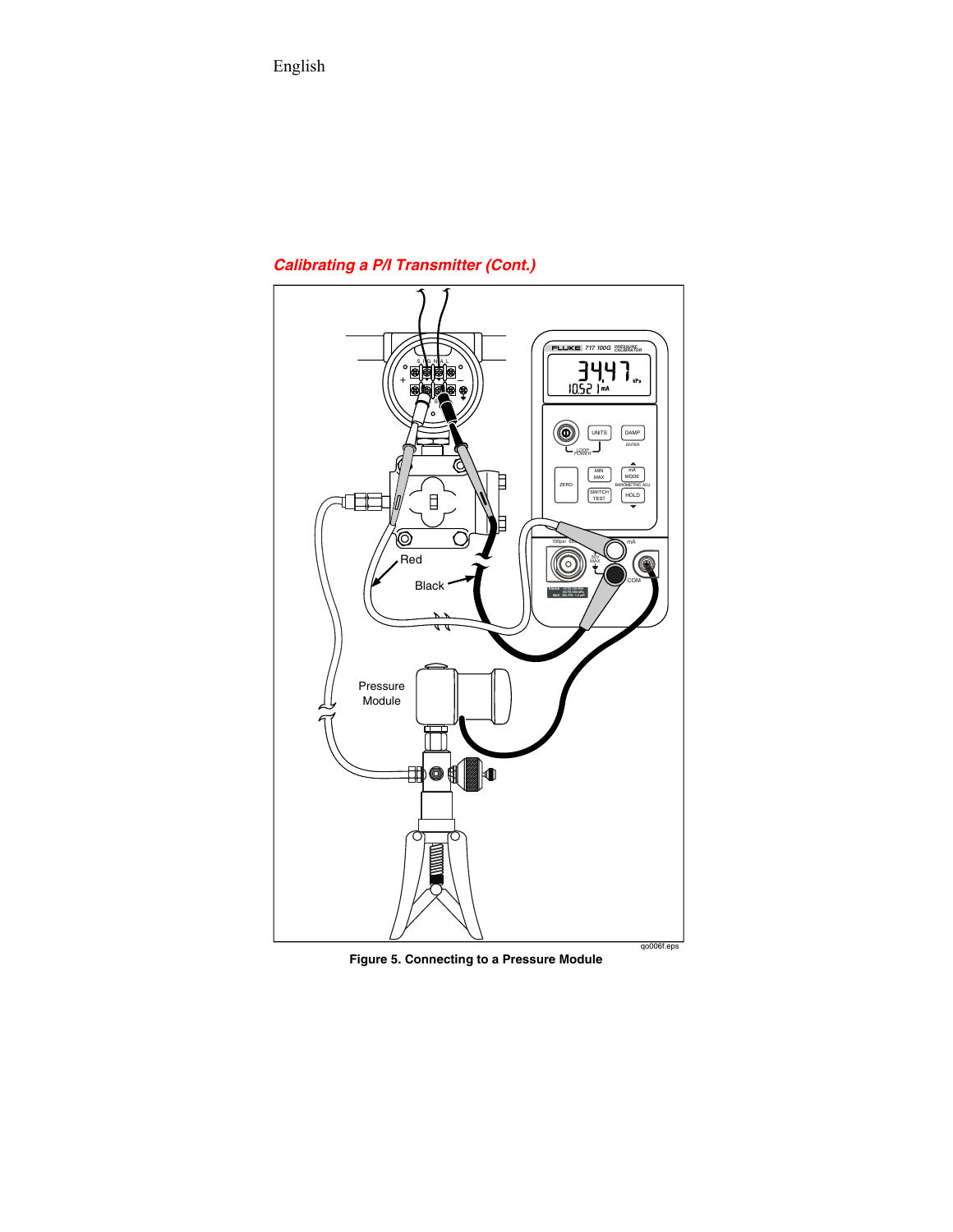### *Maintenance*

## XW **Warning**

**To avoid electric shock, personal injury, or damage to the Calibrator:** 

- **Do not service this product other than as described in this Instruction Sheet unless you are a qualified technician and have the required equipment and service information.**
- **Remove any input signals prior to removing test leads and opening case.**
- **When servicing the Calibrator, use only specified replacement parts.**
- **Do not allow water to get in the case.**

For maintenance procedures not described in this Instruction Sheet, contact a Fluke Service Center.

## *In Case of Difficulty*

- Check the battery, test leads, and pressure tubing. Replace as necessary.
- Review this Instruction Sheet to make sure you are using the Calibrator correctly.

If the Calibrator needs repair, and the Calibrator is under warranty, see the warranty statement for terms. If the warranty has lapsed, the Calibrator will be repaired and returned for a fixed fee.

## *Cleaning*

Periodically wipe the case with a damp cloth and detergent; do not use abrasives or solvents.

## *Calibration*

Calibrate your Calibrator yearly to ensure that it performs to specification. A Calibration Manual (Fluke PN 686540) is available.

## *Replacing the Battery*

## XW **Warning**

**To avoid false readings, which could lead to electric shock or injury, replace the battery as soon as**  $\blacksquare$  **(low battery indicator) appears on the display.** 

**Use only a single 9 V battery, properly installed, to power the Calibrator.** 

The Calibrator uses a single 9 V, alkaline battery (ANSI/NEDA 1604A or IEC 6LR61).

To replace the battery (see Figure 5):

- 1. Turn the Calibrator OFF and remove the test leads from the terminals.
- 2. Remove Calibrator from its holster.
- 3. Remove the battery door on the back of the Calibrator as shown.
- 4. Lift the battery from the battery receptacle.
- 5. Attach the replacement battery to the leads, place the battery back in the battery receptacle.
- 6. Secure the battery door.
- 7. Return the Calibrator to its holster.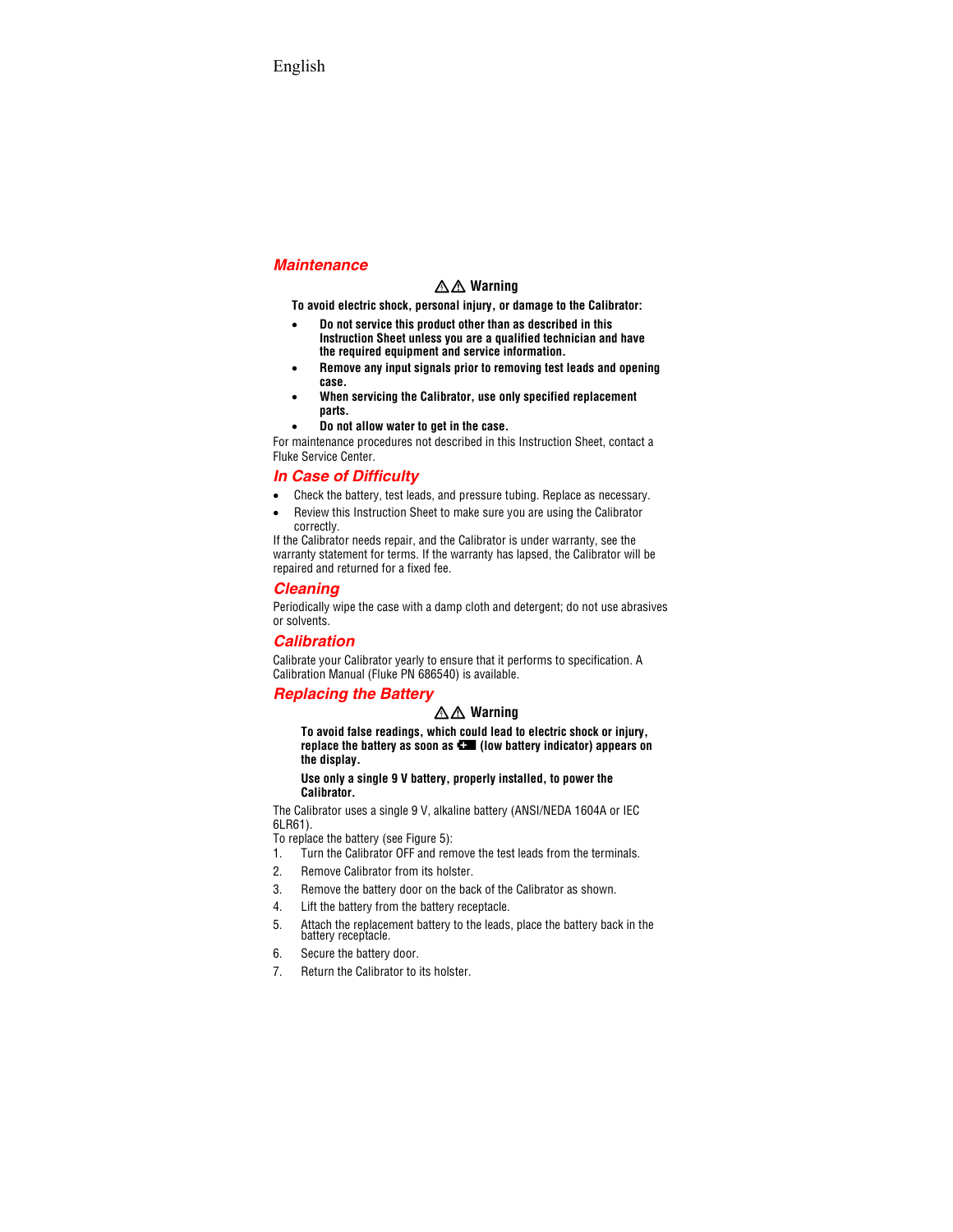

**Figure 6. Battery Installation**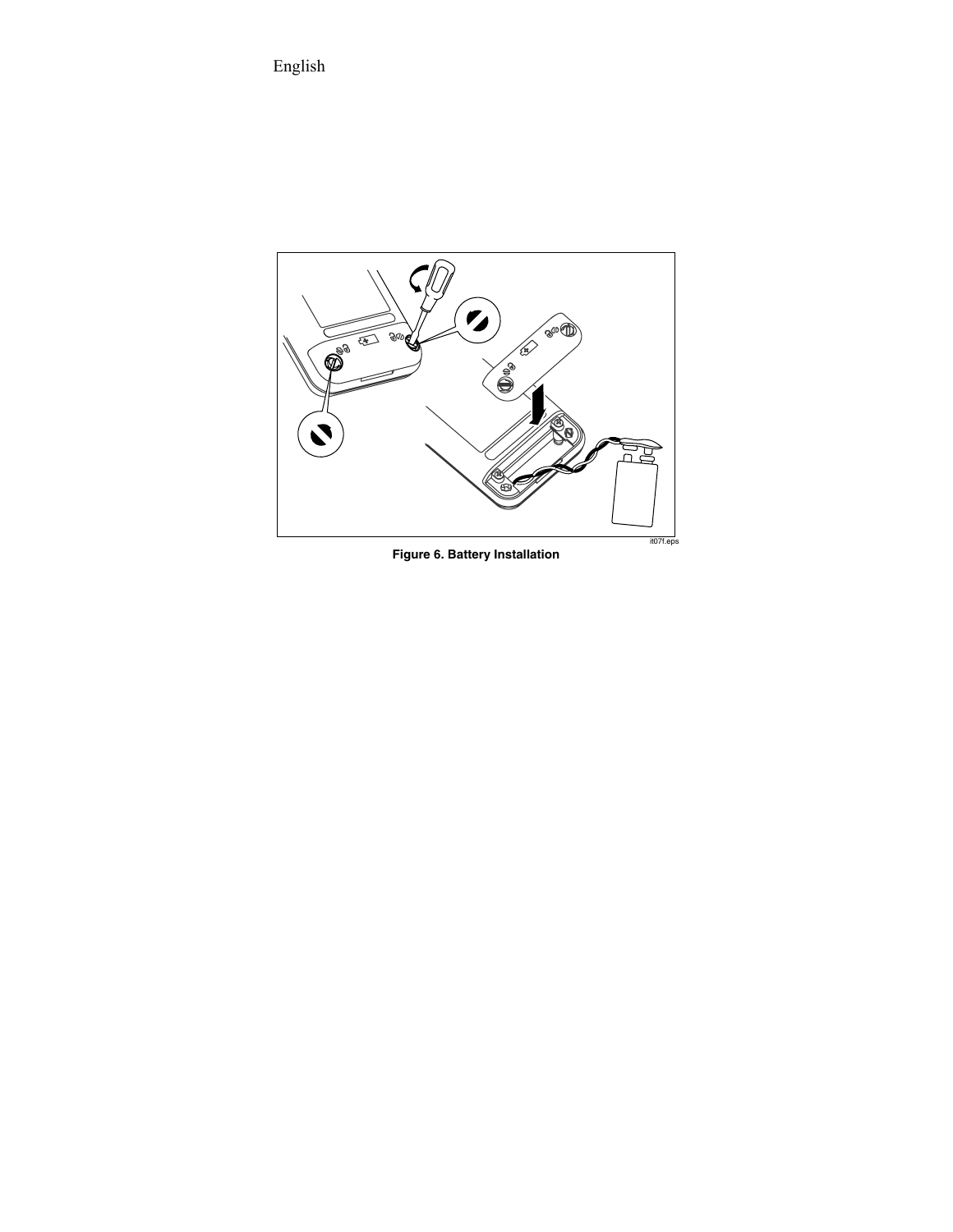## *Replacement Parts and Accessories*

|                   | $\overline{\mathbf{c}}$<br>$\mathbf{3}$<br>4<br>5<br>6<br>8<br>(10)<br>(11)<br>(16) | (15)<br>14        | qo004f.eps   |
|-------------------|-------------------------------------------------------------------------------------|-------------------|--------------|
| <b>Item</b>       | No.<br>Part or Accessory                                                            |                   |              |
| 7                 | 717 case top for 300G and below                                                     | 2546258           | 1            |
| 7                 | 717 case top for 500G and above                                                     | 2546264           | 1            |
| $\circled{2}$     | 717 1G Top Case Decal                                                               | 2546993           | 1            |
| (2)               | 717 30G Top Case Decal                                                              | 2547000           | 1            |
| $\left( 2\right)$ | 717 100G Top Case Decal                                                             |                   |              |
| $\circled{2}$     |                                                                                     | 2547017           | 1            |
|                   | 717 300G Top Case Decal                                                             | 2547021           | 1            |
| (2)               | 717 500G Top Case Decal                                                             | 2547039           | 1            |
| $\overline{2}$    | 717 1000G Top Case Decal                                                            | 2547042           | 1            |
| (2)               | 717 1500G Top Case Decal                                                            | 2547056           | 1            |
| (2)               | 717 3000G Top Case Decal                                                            | 2547063           | 1            |
| (2)               | 717 5000G Top Case Decal                                                            | 2547074           | 1            |
| $\circled{3}$     | Keypad                                                                              | 2113087           | 1            |
| $\circled{4}$     | Spacer for pressure input                                                           | 687449            | 1            |
| (5)               | O-ring for pressure input                                                           | 146688            | $\mathbf{1}$ |
| (6)<br>(7)        | 9 V battery, ANSI / NEDA 1604A or IEC LR61                                          | 614487<br>2397526 | 1<br>1       |

**Figure 7. Replacement Parts and Accessories**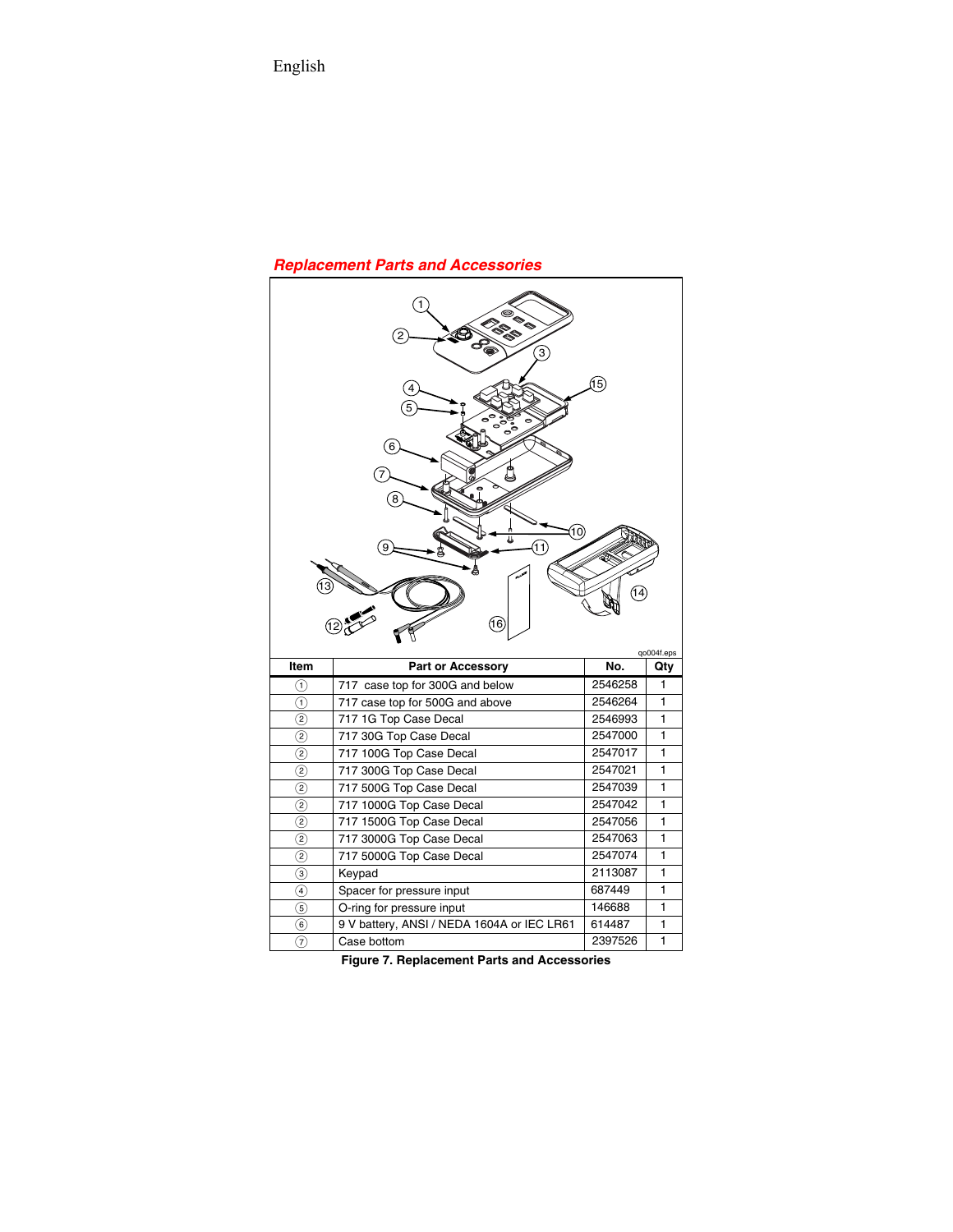| Item                    | Part or Accessory       | No.         | Qty            |
|-------------------------|-------------------------|-------------|----------------|
| $\left( 8\right)$       | Case screw              | 832246      | 3              |
| $\left(9\right)$        | Battery door fasteners  | 948609      | $\overline{2}$ |
| (10)                    | Non-skid foot           | 824466      | $\overline{2}$ |
| (11)                    | Battery door            | 609930      | 1              |
| 12)                     | Alligator clips         | AC72        | 1              |
| (13)                    | Test lead set           | <b>TL75</b> | 1              |
| $\widehat{\mathcal{A}}$ | Holster, Yellow         | 2074033     | 1              |
| (15)                    | 717 30G LCD Bezel       | 663997      | 1              |
| (16)                    | 717 100G LCD Bezel      | 1638728     | 1              |
| (16)                    | 717 300G LCD Bezel      | 2545073     | 1              |
| (16)                    | 717 500G LCD Bezel      | 2545099     | 1              |
| (16)                    | 717 1000G LCD Bezel     | 2545105     | 1              |
| (16)                    | 717 1500G LCD Bezel     | 2545110     | 1              |
| (16)                    | 717 3000G LCD Bezel     | 2545122     | 1              |
| (16)                    | 717 5000G LCD Bezel     | 2545131     | 1              |
| (16)                    | 717 1G LCD Bezel        | 2545064     | 1              |
| (17)                    | Instruction sheets (14) | 690013      |                |

### **Figure 7. Replacement Parts and Accessories (cont.)**

### *Specifications*

Accuracy is specified for 1 year after calibration at operating temperatures of −10  $\mathrm{^{\circ}C}$  to  $+55$   $\mathrm{^{\circ}C}$ .

### **Pressure Specifications**

| <b>Model</b> | <b>Range SI</b>  | <b>Range Metric</b>               | Max SI   | <b>Max Metric</b>        |
|--------------|------------------|-----------------------------------|----------|--------------------------|
| 717-1G       | (-1 to 1) PSI    | (-7 to 7) kPa                     | 5 PSI    | 34.5 kPa                 |
| 717-30G      | (-12 to 30) PSI  | (-83 to 207) kPa                  | 60 PSI   | 413 kPa                  |
| 717-100G     | (-12 to 100) PSI | (-83 to 690) kPa                  | 200 PSI  | 1379 kPa or<br>$1.4$ mPa |
| 717-300G     | (-12 to 300) PSI | (-83 to 2068) kPa<br>$or 2.1$ mPa | 375 PSI  | 2586 kPa or<br>$2.6$ mPa |
| 717-500G     | (0 to 500) PSI   | 3447 kPa or<br>$3.4$ mPa          | 1000 PSI | 6895 kPa or<br>$6.9$ mPa |
| 717-1000G    | (0-1000) PSI     | 6895 kPa or<br>$6.9$ mPa          | 2000 PSI | 13790 kPa<br>or 13.8 mPa |
| 717-1500G    | $(0-1500)$ PSI   | 10342 kPa or<br>10.3 mPa          | 3000 PSI | 20684 kPa<br>or 20.7 mPa |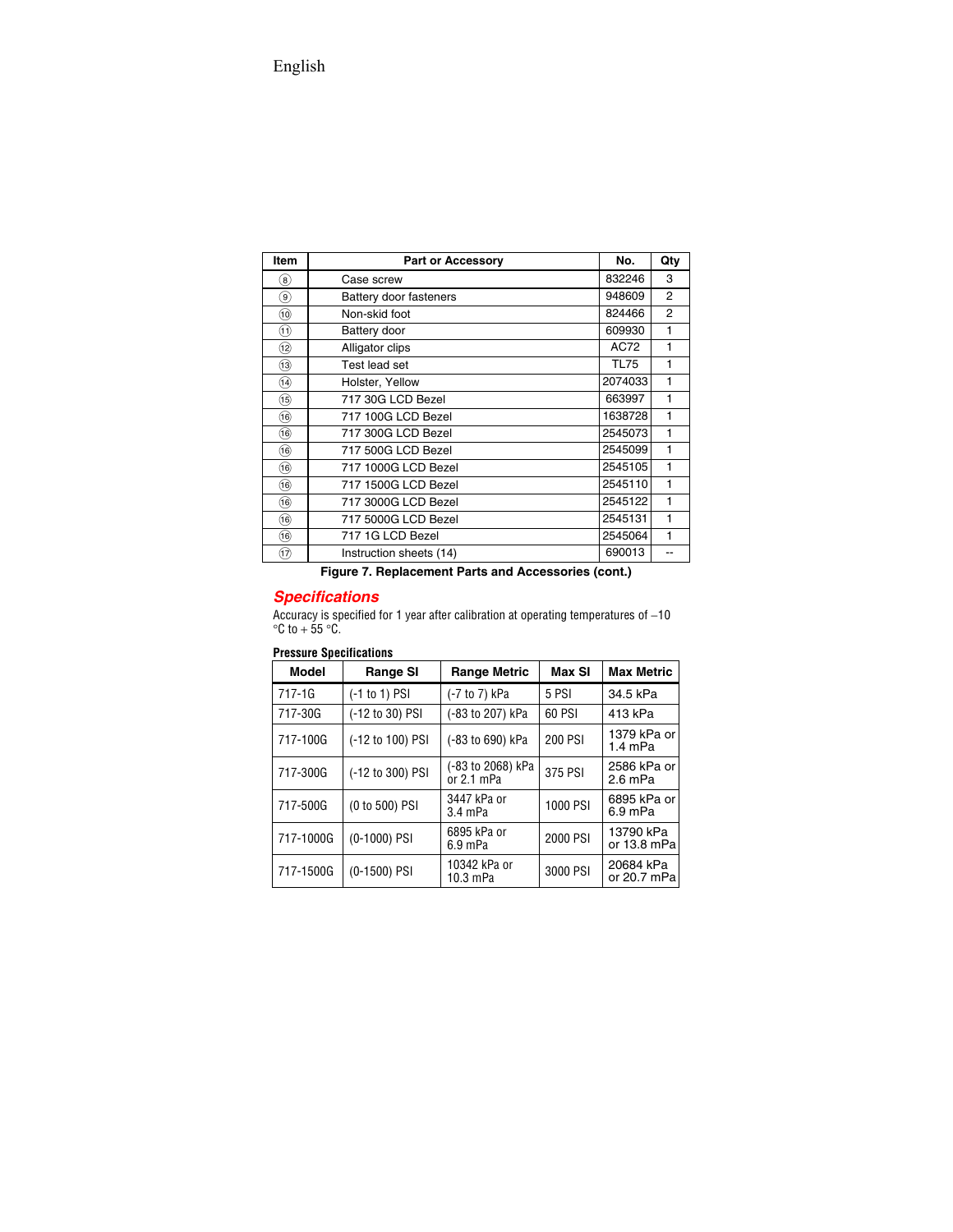#### **Pressure Specifications (cont.)**

| <b>Model</b>                                                                                                                                             | <b>Range SI</b> | <b>Range Metric</b>      | Max SI    | <b>Max Metric</b>          |
|----------------------------------------------------------------------------------------------------------------------------------------------------------|-----------------|--------------------------|-----------|----------------------------|
| 717-3000G                                                                                                                                                | (0-3000) PSI    | 20684 kpa or<br>20.7 mPa | 6000 PSI  | 41369 kPa<br>or $41.4$ mPa |
| 717-5000G                                                                                                                                                | (0-5000) PSI    | 34474 kPa or<br>34.5 mPa | 10000 PSI | 68948 kPa<br>or 69 mPa     |
| Accuracy: Pressure Accuracy is +/- 0.05% of range<br>Temperature coefficient:<br>$0.010$ of range par $00$ for temperature repairs of between $10.00$ to |                 |                          |           |                            |

0.01 % of range per °C for temperature ranges of between −10 °C to

18 °C and 28 °C to 55 °C.

#### **Pressure Display, Pressure Module Input**

| Range                                                  | <b>Resolution</b> | Accuracy |
|--------------------------------------------------------|-------------------|----------|
| Refer to the Instruction Sheet for the pressure module |                   |          |

#### **DC mA Input**

| Range                                                                                                                | <b>Resolution</b> | Accuracy,<br>$\pm$ (% of Reading + Counts) |
|----------------------------------------------------------------------------------------------------------------------|-------------------|--------------------------------------------|
| 24 mA                                                                                                                | $0.001$ mA        | $0.015 + 2$                                |
| <b>Overload protection:</b><br>Fuseless overvoltage protection                                                       |                   |                                            |
| Temperature coefficient:                                                                                             |                   |                                            |
| 0.005 % of range per $\degree$ C for temperature ranges of between $-10$ $\degree$ C to<br>18 °C and 28 °C to 55 °C. |                   |                                            |

**Loop Supply**

24 V dc nominal

### *General Specifications*

**Maximum voltage applied between either an mA terminal and earth ground or between the mA terminals:**

30 V

#### **Storage temperature:**

−40 °C to 60 °C

#### **Operating temperature**:

−10 °C to 55 °C

#### **Operating altitude:**

3000 meters maximum

#### **Relative humidity:**

95 % up to 30 °C; 75 % up to 40 °C; 45 % up to 50 °C; 35 % up to 55 °C

#### **Vibration:**

Random 2 g, 5 Hz to 500 Hz, per MIL -PRF\_28800F, Class 2

#### **Shock:**

1 meter drop, per IEC 61010-1